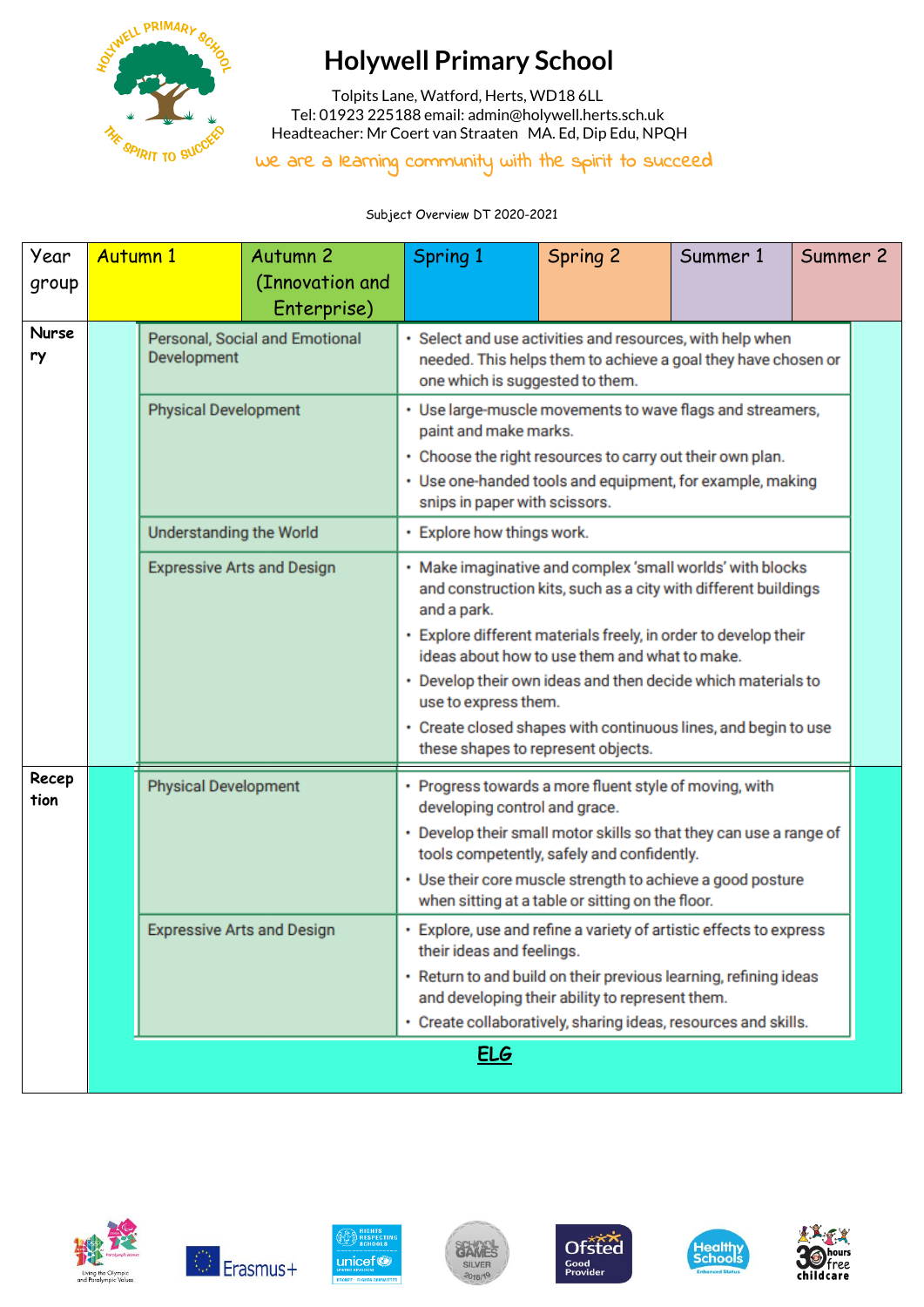|      |                            | Physical                                         | Fine                                              | • Use a range of small tools, including scissors, paintbrushes              |                                                              |                                    |  |
|------|----------------------------|--------------------------------------------------|---------------------------------------------------|-----------------------------------------------------------------------------|--------------------------------------------------------------|------------------------------------|--|
|      |                            | Development                                      | <b>Motor Skills</b>                               | and cutlery.                                                                |                                                              |                                    |  |
|      |                            | <b>Expressive Arts</b><br>and Design             | Creating<br>with Materials                        | · Safely use and explore a variety of materials, tools and<br>and function. | techniques, experimenting with colour, design, texture, form |                                    |  |
|      |                            |                                                  |                                                   | · Share their creations, explaining the process they have used.             |                                                              |                                    |  |
|      |                            |                                                  |                                                   |                                                                             |                                                              |                                    |  |
| Year |                            | DT aspect-                                       | DT aspect-                                        | DT aspect-                                                                  | DT aspect-                                                   | DT aspect-                         |  |
| 1    |                            | Mechanisms                                       | <b>Structures</b>                                 | Food                                                                        | <b>Textiles</b>                                              | Wheels and                         |  |
|      |                            | (Sliders and                                     | (Freestanding                                     | (Preparing fruit                                                            | (Templates and                                               | <b>Axles</b>                       |  |
|      | levers)                    |                                                  | structures)                                       | and vegetables)                                                             | joining<br>techniques)                                       | (Mechanisms)                       |  |
|      |                            | Project: Design,                                 | Project: Design,                                  | Project:                                                                    |                                                              | Project:                           |  |
|      |                            | make and evaluate                                | make and evaluate a                               | Design, make                                                                | Project:                                                     | Design, make                       |  |
|      |                            | a group storybook                                | free standing                                     | and evaluate                                                                | Design, make                                                 | and evaluate a                     |  |
|      |                            | for your friends                                 | structure for the                                 | fruit kebabs                                                                | and evaluate a                                               | shopping                           |  |
|      | based on a                 |                                                  | Christmas fayre                                   | for your peers                                                              | soft bag to                                                  | trolley for a                      |  |
|      |                            | traditional tale                                 |                                                   | at a school.                                                                | carry soft toys                                              | family                             |  |
|      |                            |                                                  |                                                   |                                                                             | at story time.                                               | member to                          |  |
|      |                            |                                                  |                                                   |                                                                             |                                                              | make shopping<br>easier.           |  |
|      |                            |                                                  |                                                   |                                                                             |                                                              |                                    |  |
|      |                            | <b>Key Learning:</b>                             | Key Learning:                                     | <b>Key Learning:</b>                                                        | Key Learning:                                                | Key Learning:                      |  |
|      |                            | <b>Prior learning</b>                            | Prior learning                                    | <b>Prior learning</b>                                                       | <b>Prior learning</b>                                        | Prior learning                     |  |
|      |                            | · Early experiences of                           | · Experience of using                             | · Experience of                                                             | · Explored and                                               | · Assembled                        |  |
|      |                            | working with paper and<br>card to make simple    | construction kits to<br>build walls, towers and   | common fruit and                                                            | used different                                               | vehicles with                      |  |
|      |                            | flaps and hinges.                                | frameworks.                                       | vegetables,                                                                 | fabrics.                                                     | moving wheels                      |  |
|      | <b>Designing</b>           |                                                  | · Experience of using of                          | undertaking                                                                 | · Cut and joined                                             | using<br>construction              |  |
|      |                            | · Generate ideas based<br>on simple design       | basic tools e.g. scissors<br>or hole punches with | sensory activities<br><i>i.e.</i> appearance                                | fabrics with<br>simple                                       | kits.                              |  |
|      |                            | criteria and their own                           | construction materials                            | taste and smell.                                                            | techniques.                                                  | • Explore                          |  |
|      |                            | experiences, explaining                          | e.g. plastic, card.                               | <b>Designing</b>                                                            | <b>Designing</b>                                             | moving vehicles                    |  |
|      | <b>Making</b>              | what they could make.                            | Designing<br>· Generate ideas based               | Design appealing                                                            | · Design a                                                   | through play.                      |  |
|      |                            | . Plan by suggesting                             | on simple design criteria                         | products for a                                                              | functional and                                               | Designing                          |  |
|      |                            | what to do next.                                 | and their own                                     | particular user<br>based on simple                                          | appealing product                                            | · Generate                         |  |
|      |                            | • Select and use tools,<br>explaining their      | Experiences, explaining<br>what they could make.  | design criteria.                                                            | for a chosen user<br>and purpose                             | initial ideas and<br>simple design |  |
|      |                            | choices, to cut, shape                           | Making                                            | Making                                                                      | based on simple                                              | criteria                           |  |
|      |                            | and join paper and                               | · Plan by suggesting                              | · Use simple                                                                | design criteria.                                             | through talking                    |  |
|      | card.<br><b>Evaluating</b> |                                                  | what to do next.<br>· Select and use tools,       | utensils and                                                                | <b>Making</b>                                                | and using own                      |  |
|      |                            | · Explore a range of                             | skills and techniques,                            | equipment to e.g.<br>peel, cut, slice,                                      | · Select from                                                | experiences.<br>Making             |  |
|      |                            | existing books and                               | explaining their choices.                         | squeeze, grate                                                              | and use a range<br>of tools and                              | · Select from                      |  |
|      |                            | everyday products that<br>use simple sliders and | Evaluating<br>· Explore a range of                | and chop safely.                                                            | equipment to                                                 | and use a range                    |  |
|      | <u>levers.</u>             |                                                  | existing freestanding                             | <b>Evaluating</b>                                                           | perform practical                                            | of tools and                       |  |
|      |                            | . Explore and use                                | structures in the school                          | $\cdot$ Taste and                                                           | tasks such as                                                | equipment to                       |  |
|      | Technical                  | sliders and levers.                              | and local environment<br>e.g. everyday products   | evaluate a range                                                            | marking out,                                                 | perform                            |  |
|      |                            | knowledge and                                    | and buildings.                                    | of fruit and<br>vegetables to                                               | cutting, joining<br>and finishing.                           | practical tasks<br>such as cutting |  |
|      |                            | understanding                                    | <b>Technical</b>                                  | determine the                                                               | <b>Evaluating</b>                                            | and joining to                     |  |
|      |                            | . Understand that                                | knowledge and                                     | intended user's                                                             | • Explore and                                                | allow movement                     |  |
|      |                            | different mechanisms                             | understanding                                     | preferences.                                                                | evaluate a range                                             | and finishing.                     |  |
|      |                            | produce different                                | · Know how to make                                |                                                                             |                                                              |                                    |  |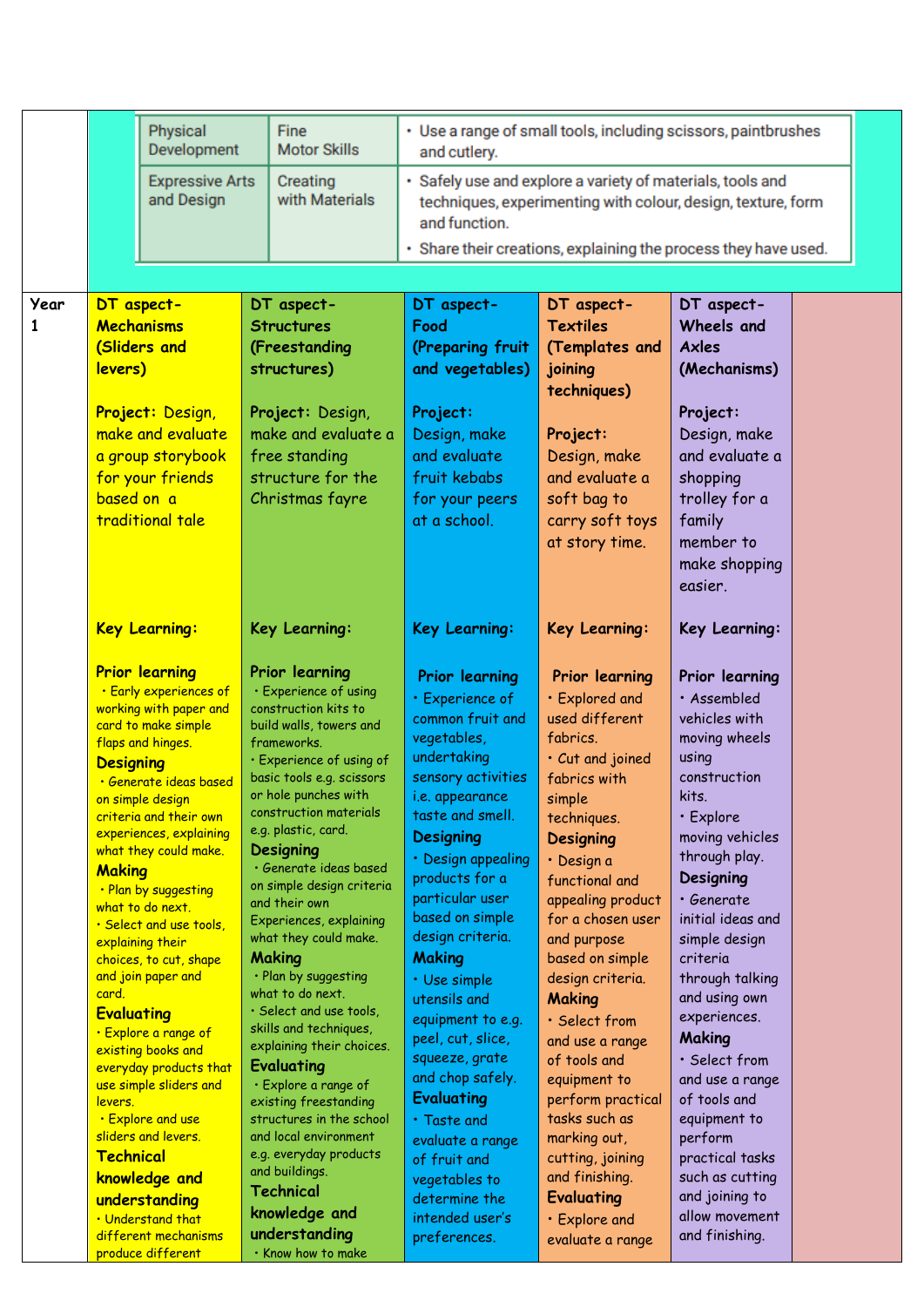|           | types of movement.                                                                                                                                                                                                                                                                                                                                                                  | freestanding structures<br>stronger, stiffer and<br>more stable.                                                                                                                                                                                                                                                                                                                                    | <b>Technical</b><br>knowledge and<br>understanding<br>• Understand<br>where a range of<br>fruit and<br>vegetables come<br>from e.g. farmed<br>or grown at home.<br>· Understand and<br>use basic<br>principles of a<br>healthy and<br>varied diet to<br>prepare dishes,<br>including how<br>fruit and<br>vegetables are<br>part of The<br>eatwell plate. | of existing<br>textile products<br>relevant to the<br>project being<br>undertaken.<br><b>Technical</b><br>knowledge and<br>understanding<br>• Understand<br>how simple 3-D<br>textile products<br>are made, using a<br>template to<br>create two<br>identical shapes.<br>• Understand<br>how to join<br>fabrics using<br>different<br>techniques e.g.<br>running stitch,<br>glue, over stitch,<br>stapling. | Evaluating<br>· Explore and<br>evaluate a<br>range of<br>products with<br>wheels and<br>axles.<br>Technical<br>knowledge<br>and<br>understanding<br>· Explore and<br>use wheels,<br>axles and axle<br>holders.<br>· Distinguish<br>between<br>fixed and<br>freely moving<br>axles. |  |
|-----------|-------------------------------------------------------------------------------------------------------------------------------------------------------------------------------------------------------------------------------------------------------------------------------------------------------------------------------------------------------------------------------------|-----------------------------------------------------------------------------------------------------------------------------------------------------------------------------------------------------------------------------------------------------------------------------------------------------------------------------------------------------------------------------------------------------|----------------------------------------------------------------------------------------------------------------------------------------------------------------------------------------------------------------------------------------------------------------------------------------------------------------------------------------------------------|-------------------------------------------------------------------------------------------------------------------------------------------------------------------------------------------------------------------------------------------------------------------------------------------------------------------------------------------------------------------------------------------------------------|------------------------------------------------------------------------------------------------------------------------------------------------------------------------------------------------------------------------------------------------------------------------------------|--|
| Year<br>2 | DT aspect-<br>Mechanisms<br>(Sliders and<br>levers)<br>Project: Design,<br>make and evaluate<br>a greeting card<br>for your friend's<br>birthday.                                                                                                                                                                                                                                   | DT aspect-<br><b>Structures</b><br>(Freestanding<br>structures)<br>Project: Design,<br>make and evaluate a<br>free standing<br>structure for the<br>Christmas fayre                                                                                                                                                                                                                                 | DT aspect-<br>Food<br>(Preparing fruit<br>and vegetables)<br>Project:<br>Design, make<br>and evaluate a<br>fruit salad for<br>your peers in<br>school.                                                                                                                                                                                                   | DT aspect-<br><b>Textiles</b><br>(Templates and<br>joining<br>techniques)<br>Project:<br>Design, make<br>and evaluate a<br>glove puppet<br>for younger<br>children to play<br>with.                                                                                                                                                                                                                         | DT aspect-<br>Wheels and<br><b>Axles</b><br>(Mechanisms)<br>Project:<br>Design, make<br>and evaluate<br>an emergency<br>service<br>vehicle for<br>people who<br>help us for<br>work.                                                                                               |  |
|           | <b>Key Learning:</b><br><b>Prior learning</b><br>• Experience of simple<br>cutting, shaping and<br>joining skills using<br>scissors, glue, paper<br>fasteners and masking<br>tape.<br><b>Designing</b><br>. Develop, model and<br>communicate their<br>ideas through drawings<br>and mock-ups with card<br>and paper.<br><b>Making</b><br>Select and use tools,<br>explaining their | Key Learning:<br>Prior learning<br>· Experience of<br>different methods of<br>joining card and paper.<br><b>Designing</b><br>· Develop, model and<br>communicate their ideas<br>through talking, mock-<br>ups and drawings.<br><b>Making</b><br>· Select new and<br>reclaimed materials and<br>construction kits to<br>build their structures.<br>· Use simple finishing<br>techniques suitable for | Key Learning:<br><b>Prior learning</b><br>· Experience of<br>cutting soft fruit<br>and vegetables<br>using appropriate<br>utensils.<br><b>Designing</b><br>· Generate initial<br>ideas and design<br>criteria through<br>investigating a<br>variety of fruit<br>and vegetables.<br>· Communicate<br>these ideas                                          | Key Learning:<br>Prior learning<br>· Thought about<br>the user and<br>purpose of<br>products.<br><b>Designing</b><br>· Generate,<br>develop, model<br>and communicate<br>their ideas as<br>appropriate<br>through talking,<br>drawing,<br>templates, mock-                                                                                                                                                  | Key Learning:<br>Prior learning<br>· Assembled<br>vehicles with<br>moving wheels<br>using<br>construction<br>kits.<br>• Explore<br>moving vehicles<br>through play.<br>Designing<br>· Generate<br>initial ideas and<br>simple design<br>criteria                                   |  |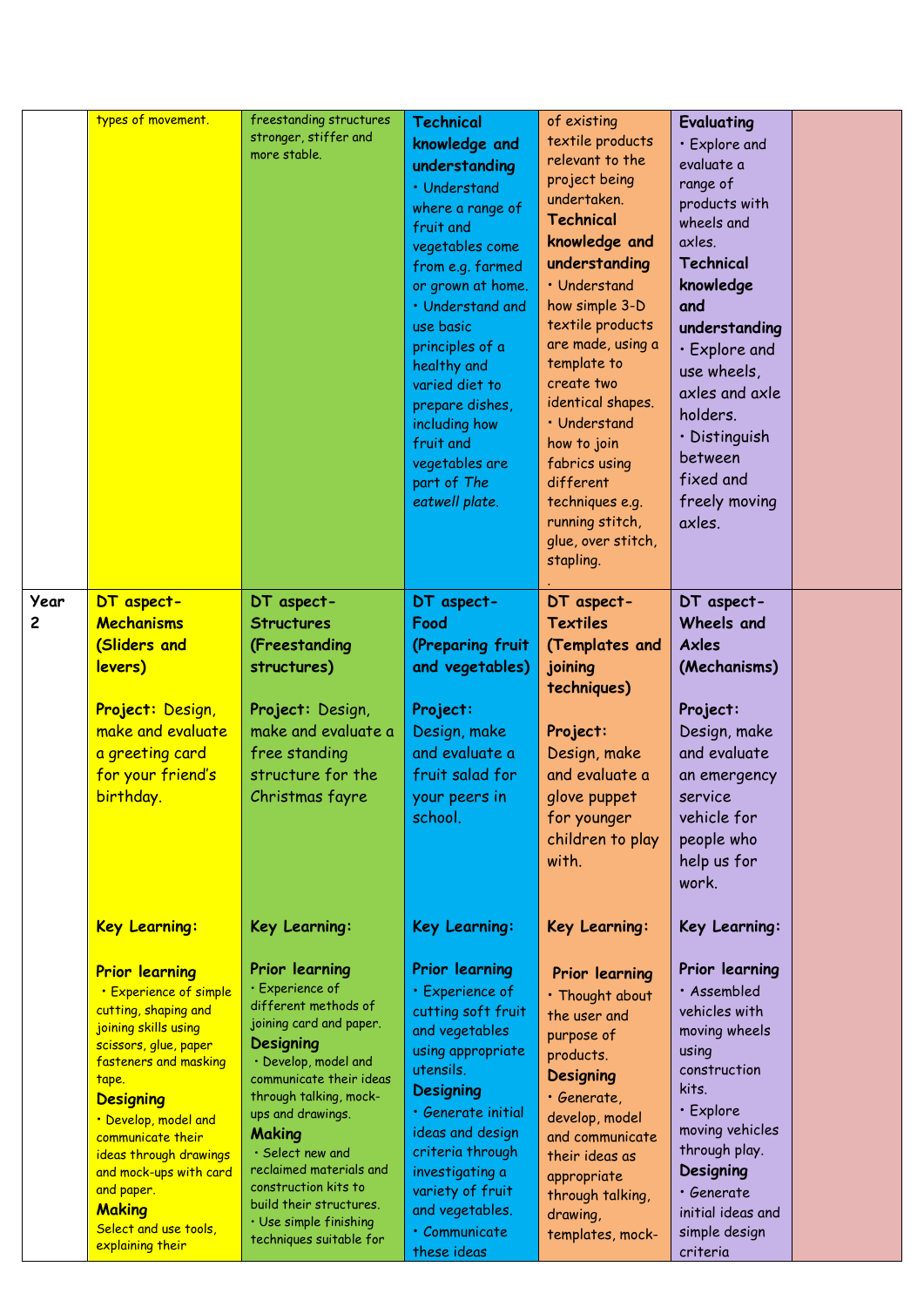| choices, to cut, shape<br>and join paper and<br>card.<br>• Use simple finishing<br>techniques suitable for<br>the product they are<br>creating.<br><b>Evaluating</b><br>• Evaluate their<br>product by discussing<br>how well it works in<br>relation to the purpose<br>and the user and<br>whether it meets<br>design criteria.<br>Technical<br>knowledge and<br>understanding<br>. Understand that<br>different mechanisms<br>produce different<br>types of movement.<br>. Know and use<br>technical vocabulary<br>relevant to the<br>project. | the structure they are<br>creating.<br>Evaluating<br>· Evaluate their product<br>by discussing how well it<br>works in relation to the<br>purpose, the user and<br>whether it meets the<br>original design criteria.<br><b>Technical</b><br>knowledge and<br>understanding<br>· Know and use technical<br>vocabulary relevant to<br>the project. | through talk and<br>drawings.<br><b>Making</b><br>· Select from a<br>range of fruit and<br>vegetables<br>according to their<br>characteristics<br>e.g. colour,<br>texture and taste<br>to create a<br>chosen product.<br><b>Evaluating</b><br>· Evaluate ideas<br>and finished<br>products against<br>design criteria,<br>including intended<br>user and purpose.<br><b>Technical</b><br>knowledge and<br>understanding<br>• Understand and<br>use basic<br>principles of a<br>healthy and<br>varied diet to<br>prepare dishes,<br>including how<br>fruit and<br>vegetables are<br>part of The<br>eatwell plate.<br>· Know and use<br>technical and<br>sensory<br>vocabulary<br>relevant to the<br>project. | ups and<br>information and<br>communication<br>technology.<br><b>Making</b><br>· Select from<br>and use textiles<br>according to<br>their<br>characteristics.<br>Evaluating<br>• Explore and<br>evaluate a range<br>of existing<br>textile products<br>relevant to the<br>project being<br>undertaken.<br><b>Evaluating</b><br>· Evaluate their<br>ideas throughout<br>and their final<br>products against<br>original design<br>criteria.<br>Technical<br>knowledge and<br>understanding<br>· Explore<br>different<br>finishing<br>techniques e.g.<br>using painting,<br>fabric crayons,<br>stitching,<br>sequins, buttons<br>and ribbons.<br>. Know and use<br>technical<br>vocabulary<br>relevant to the | through talking<br>and using own<br>experiences.<br>Making<br>· Select from<br>and use a range<br>of tools and<br>equipment to<br>perform<br>practical tasks<br>such as cutting<br>and joining to<br>allow movement<br>and finishing.<br>Evaluating<br>· Explore and<br>evaluate a<br>range of<br>products with<br>wheels and<br>axles.<br><b>Technical</b><br>knowledge<br>and<br>understanding<br>· Explore and<br>use wheels,<br>axles and axle<br>holders. |  |
|--------------------------------------------------------------------------------------------------------------------------------------------------------------------------------------------------------------------------------------------------------------------------------------------------------------------------------------------------------------------------------------------------------------------------------------------------------------------------------------------------------------------------------------------------|--------------------------------------------------------------------------------------------------------------------------------------------------------------------------------------------------------------------------------------------------------------------------------------------------------------------------------------------------|-------------------------------------------------------------------------------------------------------------------------------------------------------------------------------------------------------------------------------------------------------------------------------------------------------------------------------------------------------------------------------------------------------------------------------------------------------------------------------------------------------------------------------------------------------------------------------------------------------------------------------------------------------------------------------------------------------------|-------------------------------------------------------------------------------------------------------------------------------------------------------------------------------------------------------------------------------------------------------------------------------------------------------------------------------------------------------------------------------------------------------------------------------------------------------------------------------------------------------------------------------------------------------------------------------------------------------------------------------------------------------------------------------------------------------------|----------------------------------------------------------------------------------------------------------------------------------------------------------------------------------------------------------------------------------------------------------------------------------------------------------------------------------------------------------------------------------------------------------------------------------------------------------------|--|
| DT aspect-<br><b>Textiles</b><br>(2D shapes to 3D<br>products)<br>Project: Design,<br>make and evaluate<br>a purse or wallet<br>for an adult.                                                                                                                                                                                                                                                                                                                                                                                                    | DT aspect- Food<br>(Healthy and<br>Varied diet)<br>Project: Design,<br>make and evaluate<br>Christmas related<br>cooked good for<br>innovation and<br>enterprise.                                                                                                                                                                                | DT aspect-<br>Mechanical<br>systems<br>(Levers and<br>Linkages)<br>Project:<br>Design, make<br>and evaluate a<br>poster to<br>inform older<br>children about<br>chosen topic                                                                                                                                                                                                                                                                                                                                                                                                                                                                                                                                | DT aspect-<br><b>Structures</b><br>(Shell<br>Structures)<br>Project:<br>Design, make<br>and evaluate a<br>gift box for a<br>friend.                                                                                                                                                                                                                                                                                                                                                                                                                                                                                                                                                                         | DT aspect-<br><b>Electrical</b><br>systems<br>(Simple<br>circuits and<br>switches)<br>Project:<br>Design, make<br>and evaluate a<br>noise making<br>toy for<br>younger<br>children                                                                                                                                                                                                                                                                             |  |
|                                                                                                                                                                                                                                                                                                                                                                                                                                                                                                                                                  |                                                                                                                                                                                                                                                                                                                                                  |                                                                                                                                                                                                                                                                                                                                                                                                                                                                                                                                                                                                                                                                                                             |                                                                                                                                                                                                                                                                                                                                                                                                                                                                                                                                                                                                                                                                                                             | project.                                                                                                                                                                                                                                                                                                                                                                                                                                                       |  |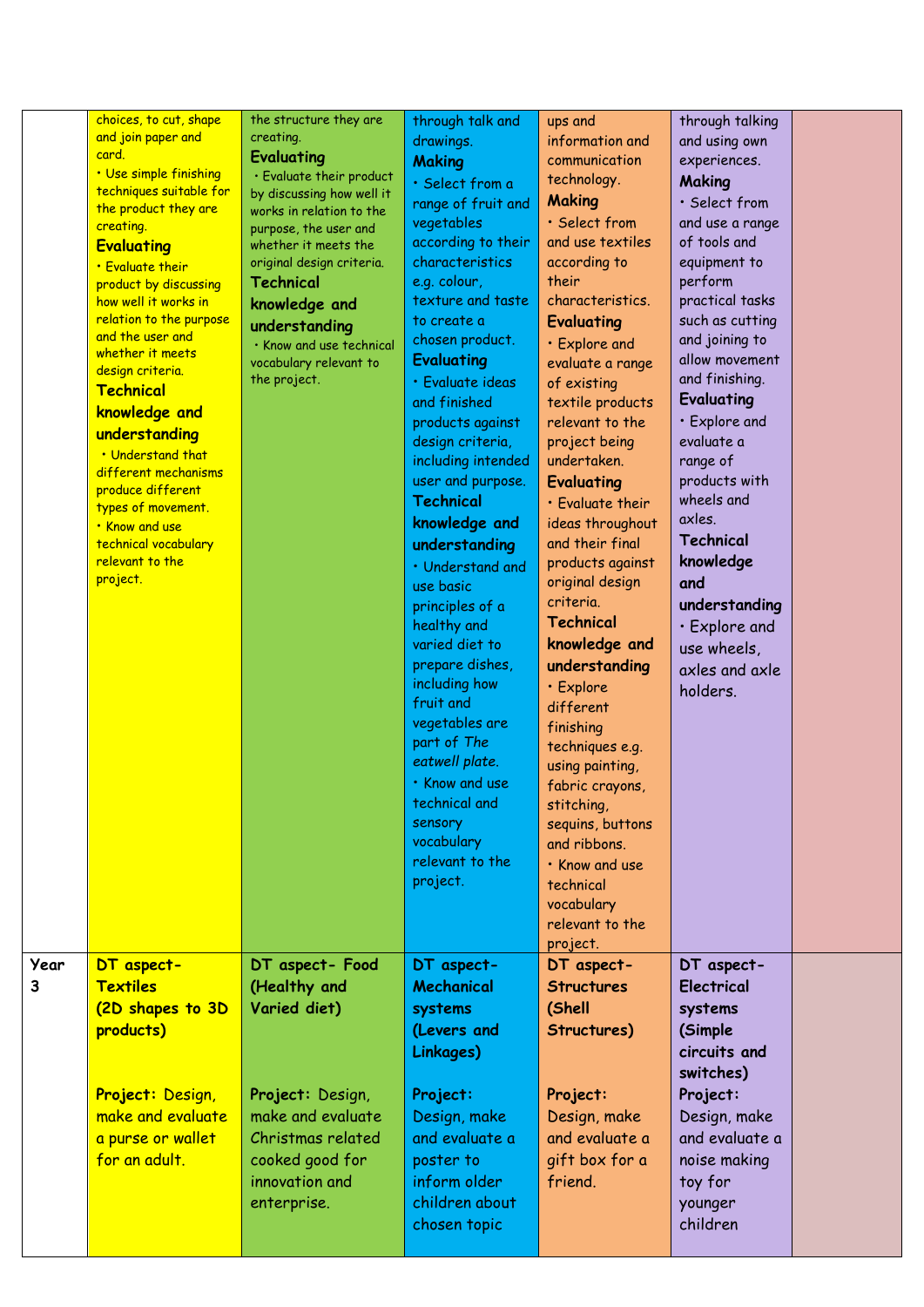| Prior learning<br><b>Prior learning</b><br><b>Prior learning</b><br>Prior learning<br>Prior learning                                                                                                                                                                                                                                                                                                                                                                                                                                                                                                                                                                                                                                                                                                                                                                                                                                                                                                                                                                                                                                                                                                                                                                                                                                                                                                                                                                                                                                                                                                                                                                                                                                                                                                                                                                                                                                                                                                                                                                                                                                                                                                                                                                                                                                                                                                                                                                                                                                                                                                                                                                                                                                                                                                                                                                                                                                                                                                                                                                                                                                                                                                                                                                                                                                                                                                                                                                                                                                                                                                                                                                                                                                                                                                                                                      |  |
|-----------------------------------------------------------------------------------------------------------------------------------------------------------------------------------------------------------------------------------------------------------------------------------------------------------------------------------------------------------------------------------------------------------------------------------------------------------------------------------------------------------------------------------------------------------------------------------------------------------------------------------------------------------------------------------------------------------------------------------------------------------------------------------------------------------------------------------------------------------------------------------------------------------------------------------------------------------------------------------------------------------------------------------------------------------------------------------------------------------------------------------------------------------------------------------------------------------------------------------------------------------------------------------------------------------------------------------------------------------------------------------------------------------------------------------------------------------------------------------------------------------------------------------------------------------------------------------------------------------------------------------------------------------------------------------------------------------------------------------------------------------------------------------------------------------------------------------------------------------------------------------------------------------------------------------------------------------------------------------------------------------------------------------------------------------------------------------------------------------------------------------------------------------------------------------------------------------------------------------------------------------------------------------------------------------------------------------------------------------------------------------------------------------------------------------------------------------------------------------------------------------------------------------------------------------------------------------------------------------------------------------------------------------------------------------------------------------------------------------------------------------------------------------------------------------------------------------------------------------------------------------------------------------------------------------------------------------------------------------------------------------------------------------------------------------------------------------------------------------------------------------------------------------------------------------------------------------------------------------------------------------------------------------------------------------------------------------------------------------------------------------------------------------------------------------------------------------------------------------------------------------------------------------------------------------------------------------------------------------------------------------------------------------------------------------------------------------------------------------------------------------------------------------------------------------------------------------------------------------|--|
| • Know some ways to<br>· Have joined fabric<br>· Explored and<br>· Constructed a<br>· Experience of<br>prepare ingredients<br>in simple ways by<br>used mechanisms<br>using different<br>simple series<br>safely and<br>gluing and stitching.<br>joining, cutting<br>electrical<br>such as flaps,<br>hygienically.<br>and finishing<br>sliders and levers.<br>circuit in<br><b>Designing</b><br><b>Designing</b><br>techniques with<br>science, using<br><b>Designing</b><br><u>• Generate realistic</u><br>· Generate and clarify<br>bulbs, switches<br>paper and card.<br>ideas through<br>· Generate<br>ideas through<br>and buzzers.<br><b>Designing</b><br>discussion and<br>realistic ideas<br>discussion with peers<br>and glue.<br>design criteria for<br>· Generate<br>and their own<br>and adults to develop<br><b>Designing</b><br>realistic ideas<br>an appealing,<br>design criteria<br>design criteria<br>· Gather<br>functional product<br>through<br>and design<br>including appearance,<br>discussion,<br>fit for purpose and<br>criteria<br>information<br>taste, texture and<br>specific user/s.<br>focusing on the<br>collaboratively<br>about needs<br>aroma for an<br>needs of the<br>through<br>and wants, and<br><b>Making</b><br>appealing product for<br>discussion,<br>develop design<br>user.<br>. Plan the main<br>a particular user and<br>focusing on the<br>criteria to<br><b>Making</b><br>stages of making.<br>purpose<br>needs of the<br>inform the<br>$\cdot$ Order the<br>• Select and use a<br><b>Evaluating</b><br>user and purpose<br>design of<br>main stages of<br>range of appropriate<br>· Carry out sensory<br>of the product.<br>products that<br>making.<br>tools with some<br>evaluations of a<br>are fit for<br><b>Making</b><br>accuracy e.g.<br><b>Evaluating</b><br>variety of ingredients<br>purpose, aimed<br>$\cdot$ Order the<br>cutting, joining and<br>· Investigate and<br>and products. Record<br>at particular<br>main stages of<br>finishing.<br>analyse books<br>the evaluations using<br>individuals or<br>making.<br><b>Evaluating</b><br>and, where<br>e.g. tables and simple<br>groups.<br>· Select and use<br>· Investigate a<br>available, other<br>graphs.<br><b>Making</b><br>appropriate tools<br>range of 3-D textile<br>products with<br><b>Technical</b><br>$\cdot$ Order the<br>to measure, mark<br>products relevant to<br>lever and linkage<br>knowledge and<br>main stages<br>out, cut, score,<br>the project.<br>mechanisms.<br>understanding<br>of making.<br>shape and<br>. Test their product<br><b>Technical</b><br>. Know how to use<br>· Select from<br>assemble with<br>against the original<br>knowledge and<br>appropriate<br>and use tools<br>some accuracy.<br>design criteria and<br>understanding<br>equipment and<br>and equipment<br><b>Evaluating</b><br>with the intended<br>· Understand and<br>utensils to prepare<br>to cut, shape,<br>· Investigate and<br>user.<br>use lever and<br>and combine food.<br>join and finish<br>evaluate a range<br>Technical<br>linkage<br>with some<br>of existing shell<br>knowledge and<br>mechanisms.<br>accuracy.<br>structures<br>understanding<br>Evaluating<br>including the<br>• Know how to<br>· Investigate<br>materials,<br>strengthen, stiffen<br>and analyse a<br>components and<br>and reinforce<br>techniques that<br>range of<br>existing fabrics.<br>have been used.<br>existing<br>. Understand how to<br><b>Technical</b><br>battery-<br>securely join two<br>powered<br>knowledge and<br>pieces of fabric<br>products.<br>understanding<br>together.<br>in their work.<br>• Develop and use<br>Technical<br>knowledge of how<br>knowledge<br>to construct<br>and<br>strong, stiff<br>understanding<br>shell structures.<br>• Understand<br>and use<br>electrical<br>systems in<br>their products, |  |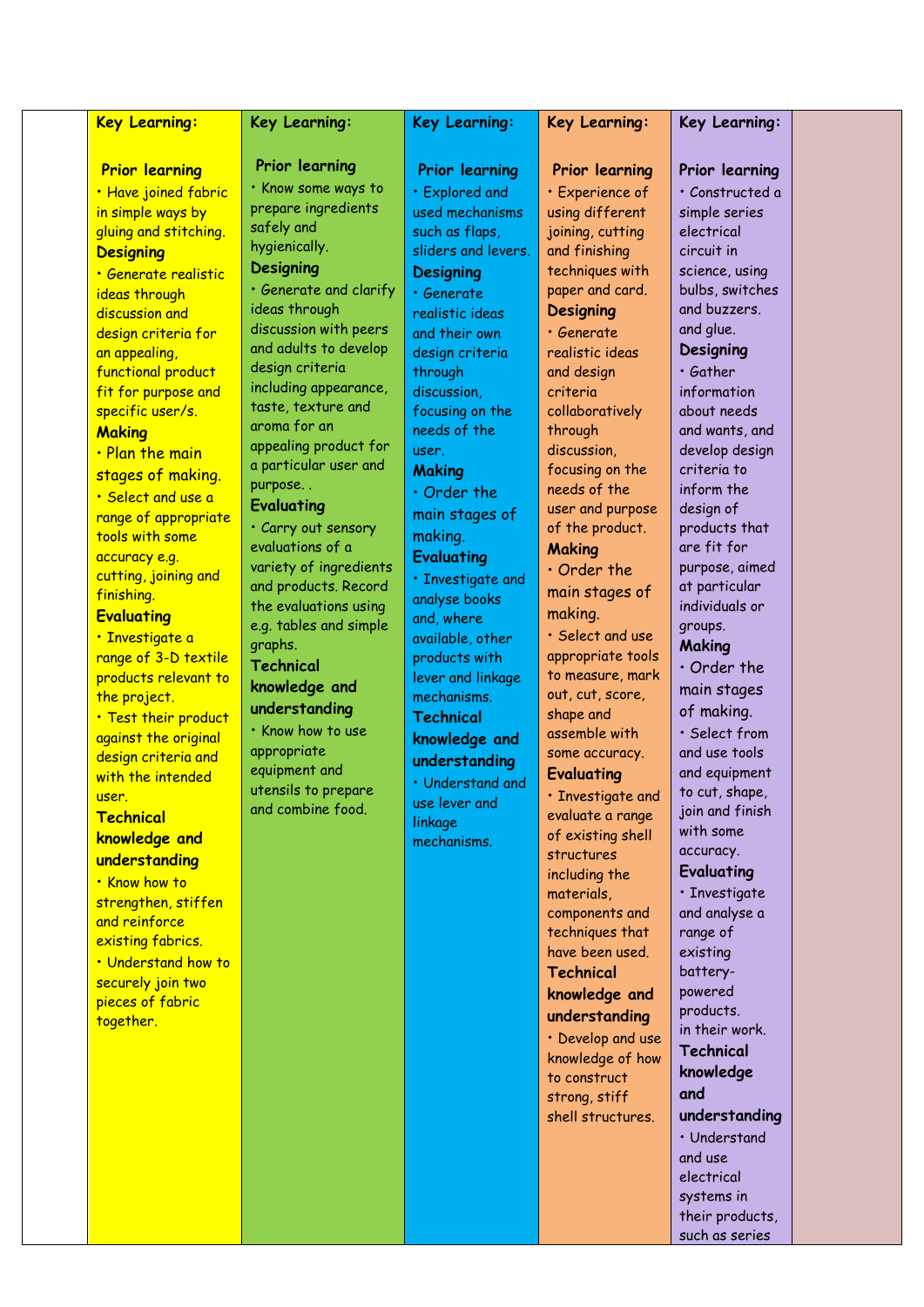|           |                                                                                                                                                                                                                                                                                                                                                                                                                                                                                                                                                                                                                                                     |                                                                                                                                                                                                                                                                                                                                                                                                                                                                                                                                                                                                                                                                  |                                                                                                                                                                                                                                                                                                                                                                                                                                                                                                                                                                                                                |                                                                                                                                                                                                                                                                                                                                                                                                                                                                                                                                           | circuits<br>incorporating<br>switches, bulbs<br>and buzzers.                                                                                                                                                                                                                                                                                                                                                                                                                                                   |  |
|-----------|-----------------------------------------------------------------------------------------------------------------------------------------------------------------------------------------------------------------------------------------------------------------------------------------------------------------------------------------------------------------------------------------------------------------------------------------------------------------------------------------------------------------------------------------------------------------------------------------------------------------------------------------------------|------------------------------------------------------------------------------------------------------------------------------------------------------------------------------------------------------------------------------------------------------------------------------------------------------------------------------------------------------------------------------------------------------------------------------------------------------------------------------------------------------------------------------------------------------------------------------------------------------------------------------------------------------------------|----------------------------------------------------------------------------------------------------------------------------------------------------------------------------------------------------------------------------------------------------------------------------------------------------------------------------------------------------------------------------------------------------------------------------------------------------------------------------------------------------------------------------------------------------------------------------------------------------------------|-------------------------------------------------------------------------------------------------------------------------------------------------------------------------------------------------------------------------------------------------------------------------------------------------------------------------------------------------------------------------------------------------------------------------------------------------------------------------------------------------------------------------------------------|----------------------------------------------------------------------------------------------------------------------------------------------------------------------------------------------------------------------------------------------------------------------------------------------------------------------------------------------------------------------------------------------------------------------------------------------------------------------------------------------------------------|--|
| Year<br>4 | DT aspect-<br><b>Textiles</b><br>(2D shapes to 3D<br>products)<br>Project: Design,<br>make and evaluate<br>a pencil case for<br>yourself.                                                                                                                                                                                                                                                                                                                                                                                                                                                                                                           | DT aspect- Food<br>(Healthy and<br>Varied diet)<br>Project: Design,<br>make and evaluate<br>Christmas related<br>cooked good for<br>innovation and<br>enterprise.                                                                                                                                                                                                                                                                                                                                                                                                                                                                                                | DT aspect-<br>Mechanical<br>systems<br>(Levers and<br>Linkages)<br>Project:<br>Design, make<br>and evaluate a<br>storybook for<br>your friends.                                                                                                                                                                                                                                                                                                                                                                                                                                                                | DT aspect-<br><b>Structures</b><br>(Shell<br>Structures)<br>Project:<br>Design, make<br>and evaluate a<br>party box to<br>organise your<br>birthday party.                                                                                                                                                                                                                                                                                                                                                                                | DT aspect-<br><b>Electrical</b><br>systems<br>(Simple<br>circuits and<br>switches)<br>Project:<br>Design, make<br>and evaluate<br>reading lamp<br>for yourself.                                                                                                                                                                                                                                                                                                                                                |  |
|           | <b>Key Learning:</b>                                                                                                                                                                                                                                                                                                                                                                                                                                                                                                                                                                                                                                | Key Learning:                                                                                                                                                                                                                                                                                                                                                                                                                                                                                                                                                                                                                                                    | Key Learning:                                                                                                                                                                                                                                                                                                                                                                                                                                                                                                                                                                                                  | Key Learning:                                                                                                                                                                                                                                                                                                                                                                                                                                                                                                                             | Key Learning:                                                                                                                                                                                                                                                                                                                                                                                                                                                                                                  |  |
|           | <b>Prior learning</b><br>· Have used simple<br>patterns and<br>templates for<br>marking out.<br>· Have evaluated a<br>range of textile<br>products.<br><b>Designing</b><br>· Produce annotated<br>sketches,<br>prototypes, final<br>product sketches<br>and pattern pieces.<br><b>Making</b><br>• Select fabrics and<br>fastenings according<br>to their functional<br>characteristics e.g.<br>strength, and<br>aesthetic qualities<br>e.g. pattern.<br><b>Evaluating</b><br>· Take into<br>account others'<br>views.<br>• Understand how a<br>key event/individual<br>has influenced the<br>development of the<br>chosen product<br>and/or fabric. | Prior learning<br>· Have some basic<br>knowledge and<br>understanding about<br>healthy eating and<br>The eatwell plate.<br>· Have used some<br>equipment and<br>utensils and prepared<br>and combined<br>ingredients to make a<br>product.<br>Designing<br>· Use annotated<br>sketches and<br>appropriate<br>information and<br>communication<br>technology, such as<br>web-based recipes, to<br>develop and<br>communicate ideas.<br><b>Making</b><br>· Select and use<br>appropriate utensils<br>and equipment to<br>prepare and combine<br>ingredients.<br>· Select from a range<br>of ingredients to<br>make appropriate<br>food products,<br>thinking about | <b>Prior learning</b><br>· Gained<br>experience of<br>basic cutting,<br>joining and<br>finishing<br>techniques with<br>paper and card.<br><b>Designing</b><br>· Use annotated<br>sketches and<br>prototypes to<br>develop, model<br>and communicate<br>ideas.<br><b>Making</b><br>· Select from and<br>use appropriate<br>tools with some<br>accuracy to cut,<br>shape and join<br>paper and card.<br>· Select from and<br>use finishing<br>techniques<br>suitable for the<br>product they are<br>creating.<br><b>Evaluating</b><br>· Evaluate their<br>own products and<br>ideas against<br>criteria and user | Prior learning<br>· A basic<br>understanding of<br>$2-D$ and $3-D$<br>shapes in<br>mathematics and<br>the physical<br>properties and<br>everyday uses of<br>materials in<br>science.<br><b>Designing</b><br>· Develop ideas<br>through the<br>analysis of<br>existing products<br>and use<br>annotated<br>sketches and<br>prototypes to<br>model and<br>communicate<br>ideas.<br><b>Making</b><br>• Explain their<br>choice of<br>materials<br>according to<br>functional<br>properties and<br>aesthetic<br>qualities.<br>· Use finishing | Prior learning<br>· Cut and joined<br>a variety of<br>construction<br>materials, such<br>as wood, card,<br>plastic,<br>reclaimed<br>materials and<br>glue.<br>Designing<br>· Generate,<br>develop, model<br>and<br>communicate<br>realistic ideas<br>through<br>discussion and,<br>as appropriate,<br>annotated<br>sketches,<br>cross-sectional<br>and exploded<br>diagrams.<br>Making<br>· Select from<br>and use<br>materials and<br>components,<br>including<br>construction<br>materials and<br>electrical |  |
|           | Technical                                                                                                                                                                                                                                                                                                                                                                                                                                                                                                                                                                                                                                           | sensory                                                                                                                                                                                                                                                                                                                                                                                                                                                                                                                                                                                                                                                          | needs, as they                                                                                                                                                                                                                                                                                                                                                                                                                                                                                                                                                                                                 | techniques                                                                                                                                                                                                                                                                                                                                                                                                                                                                                                                                | components                                                                                                                                                                                                                                                                                                                                                                                                                                                                                                     |  |
|           | knowledge and                                                                                                                                                                                                                                                                                                                                                                                                                                                                                                                                                                                                                                       | characteristics.                                                                                                                                                                                                                                                                                                                                                                                                                                                                                                                                                                                                                                                 |                                                                                                                                                                                                                                                                                                                                                                                                                                                                                                                                                                                                                | suitable for the                                                                                                                                                                                                                                                                                                                                                                                                                                                                                                                          | according to                                                                                                                                                                                                                                                                                                                                                                                                                                                                                                   |  |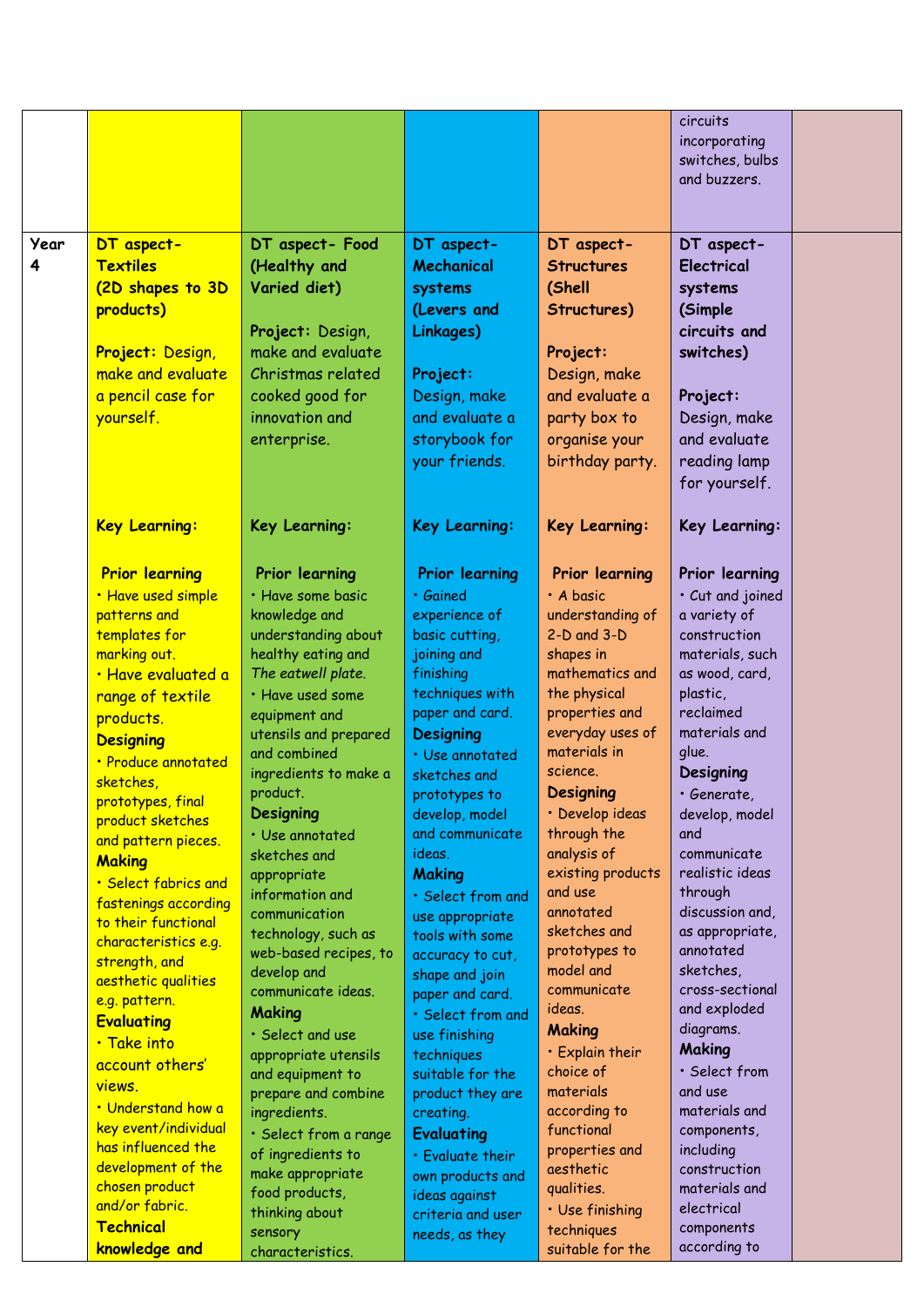|           | understanding<br>. Understand the<br>need for patterns<br>and seam allowances.<br>. Know and use<br>technical vocabulary<br>relevant to the<br>project. | Evaluating<br>· Evaluate the ongoing<br>work and the final<br>product with<br>reference to the<br>design criteria and<br>the views of others.<br><b>Technical</b><br>knowledge and<br>understanding<br>· Know about a range<br>of fresh and<br>processed ingredients<br>appropriate for their<br>product, and whether<br>they are grown,<br>reared or caught.<br>. Know and use<br>relevant technical | design and make.<br><b>Technical</b><br>knowledge and<br>understanding<br>· Distinguish<br>between fixed<br>and loose<br>pivots.<br>· Know and use<br>technical<br>vocabulary<br>relevant to the<br>project. | product they are<br>creating.<br><b>Evaluating</b><br>· Test and<br>evaluate their<br>own products<br>against design<br>criteria and the<br>intended user<br>and purpose.<br><b>Technical</b><br>knowledge and<br>understanding<br>• Develop and use<br>knowledge of<br>nets of cubes and<br>cuboids and,<br>where<br>appropriate,<br>more complex 3D<br>shapes.<br>· Know and use<br>technical<br>vocabulary<br>relevant to the<br>project. | their functional<br>properties and<br>aesthetic<br>qualities.<br>Evaluating<br>· Evaluate their<br>ideas and<br>products<br>against their<br>own design<br>criteria and<br>identify the<br>strengths and<br>areas for<br>improvement in<br>their work.<br>Technical<br>knowledge<br>and<br>understanding<br>· Apply their<br>understanding<br>of computing to<br>program and<br>control their<br>products.<br>· Know and use<br>technical<br>vocabulary<br>relevant to the<br>project. |  |
|-----------|---------------------------------------------------------------------------------------------------------------------------------------------------------|-------------------------------------------------------------------------------------------------------------------------------------------------------------------------------------------------------------------------------------------------------------------------------------------------------------------------------------------------------------------------------------------------------|--------------------------------------------------------------------------------------------------------------------------------------------------------------------------------------------------------------|----------------------------------------------------------------------------------------------------------------------------------------------------------------------------------------------------------------------------------------------------------------------------------------------------------------------------------------------------------------------------------------------------------------------------------------------|----------------------------------------------------------------------------------------------------------------------------------------------------------------------------------------------------------------------------------------------------------------------------------------------------------------------------------------------------------------------------------------------------------------------------------------------------------------------------------------|--|
| Year<br>5 | DT aspect- Food<br>(Celebrating<br>culture and<br>diversity)                                                                                            | DT aspect-<br>Textiles<br>(Combining<br>different fabric<br>shapes)                                                                                                                                                                                                                                                                                                                                   | DT aspect-<br><b>Structures</b><br>(Frame<br>structures)                                                                                                                                                     | DT aspect-<br>Electrical<br>systems<br>(Complex<br>switches and<br>circuits)                                                                                                                                                                                                                                                                                                                                                                 | DT aspect-<br>Mechanical<br>system<br>(Pulleys or<br>gears)                                                                                                                                                                                                                                                                                                                                                                                                                            |  |
|           | Project: Design,<br>make and evaluate<br>healthy mini pizzas<br>for yourself.                                                                           | Project: Design,<br>make and evaluate a<br>Christmas related<br>product for<br>innovation and<br>enterprise.                                                                                                                                                                                                                                                                                          | Project:<br>Design, make<br>and evaluate a<br>playhouse for<br>younger<br>children.                                                                                                                          | Project:<br>Design, make<br>and evaluate an<br>alarm for the<br>school shed.                                                                                                                                                                                                                                                                                                                                                                 | Project:<br>Design, make<br>and evaluate a<br>ferrous wheel<br>for<br>entertainment<br>purposes.                                                                                                                                                                                                                                                                                                                                                                                       |  |
|           | <b>Key Learning:</b>                                                                                                                                    | Key Learning:                                                                                                                                                                                                                                                                                                                                                                                         | Key Learning:                                                                                                                                                                                                | Key Learning:                                                                                                                                                                                                                                                                                                                                                                                                                                | Key Learning:                                                                                                                                                                                                                                                                                                                                                                                                                                                                          |  |
|           | <b>Prior learning</b><br>· Have knowledge<br>and understanding<br>about food hygiene,<br>nutrition, healthy                                             | Prior learning<br>· Experience of basic<br>stitching, joining<br>textiles and finishing<br>techniques.                                                                                                                                                                                                                                                                                                | <b>Prior learning</b><br>· Experience of<br>using measuring,<br>marking out,<br>cutting, joining,                                                                                                            | Prior learning<br>· Understanding<br>of the essential<br>characteristics<br>of a series                                                                                                                                                                                                                                                                                                                                                      | Prior learning<br>· Experience of<br>axles, axle<br>holders and<br>wheels that are                                                                                                                                                                                                                                                                                                                                                                                                     |  |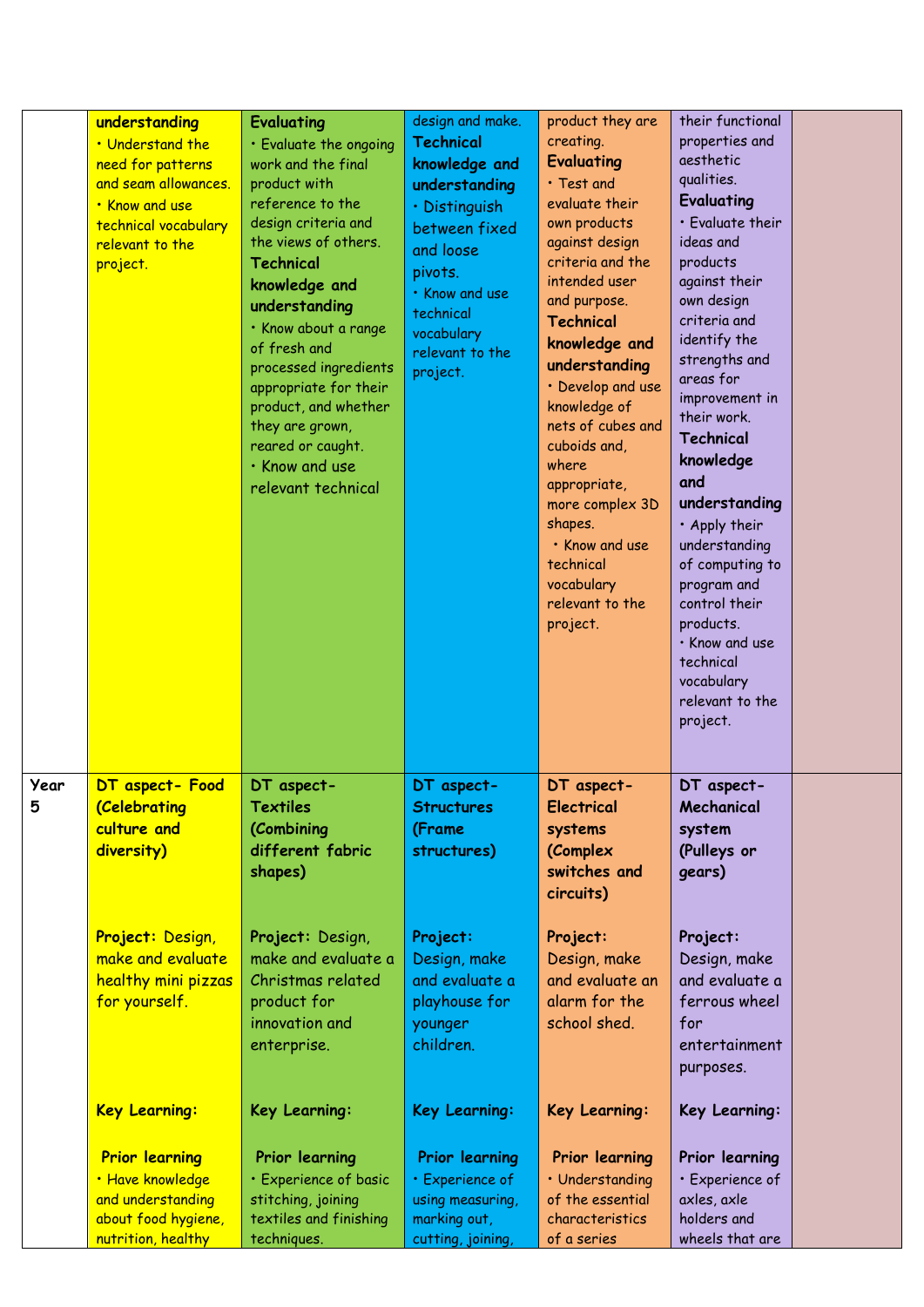| eating and a varied   | <b>Designing</b>           | shaping and        | circuit and                           | fixed or free              |  |
|-----------------------|----------------------------|--------------------|---------------------------------------|----------------------------|--|
| diet.                 | · Generate innovative      | finishing          | experience of                         | moving.                    |  |
| <b>Designing</b>      | ideas by carrying out      | techniques with    | creating a                            | · Basic                    |  |
| • Generate            | research including         | construction       | battery-powered,                      | understanding              |  |
| innovative ideas      | surveys, interviews        | materials.         | functional,                           | of electrical              |  |
| through research      | and questionnaires.        | <b>Designing</b>   | electrical                            | circuits, simple           |  |
| and discussion with   | <b>Making</b>              | · Carry out        | product.                              | switches and               |  |
| peers and adults to   | · Produce detailed         | research into      | <b>Designing</b>                      | components                 |  |
| develop a design      | lists of equipment and     | user needs and     | · Use research                        | Designing                  |  |
| brief and criteria    | fabrics relevant to        | existing products, | to develop a                          | · Generate                 |  |
| for a design          | their tasks.               | using surveys,     | design                                | innovative ideas           |  |
| specification.        | <b>Evaluating</b>          | interviews,        | specification for                     | by carrying out            |  |
| <b>Making</b>         | · Investigate and          | questionnaires     | a functional                          | research using             |  |
| · Write a step-by-    | analyse textile            | and web-based      | product that                          | surveys,                   |  |
| step recipe,          | products linked to         | resources.         | responds                              | interviews,                |  |
| including a list of   | their final product.       | <b>Making</b>      | automatically to                      | questionnaires             |  |
| ingredients,          | · Compare the final        | · Formulate a      | changes in the                        | and web-based              |  |
| equipment and         | product to the             | clear plan,        | environment.                          | resources.                 |  |
| utensils              | original design            | including a step-  | Take account of                       | Making                     |  |
| <b>Evaluating</b>     | specification.             | by-step list of    | constraints                           | · Produce                  |  |
| · Carry out sensory   | <b>Technical knowledge</b> | what needs to be   | including time,                       | detailed lists of          |  |
| evaluations of a      | and understanding          | done and lists of  | resources and                         | tools,                     |  |
| range of relevant     | $\cdot$ A 3-D textile      | resources to be    | cost.                                 | equipment and              |  |
| products and          | product can be made        | used.              | Making                                | materials.                 |  |
| ingredients. Record   | from a combination of      | <b>Evaluating</b>  | · Formulate a                         | Formulate                  |  |
| the evaluations using | accurately made            | · Investigate and  | step-by-step plan                     | step-by-step               |  |
| e.g.                  | pattern pieces, fabric     | evaluate a range   | to guide making,                      | plans and, if              |  |
| tables/graphs/chart   | shapes and different       | of existing frame  | listing tools,                        | appropriate,               |  |
| s such as star        | fabrics.                   | structures.        | equipment,                            | allocate tasks             |  |
| diagrams.             |                            | <b>Technical</b>   | materials and                         | within a team.             |  |
| Technical             |                            | knowledge and      | components.                           | Evaluating                 |  |
| knowledge and         |                            | understanding      | <b>Evaluating</b>                     | · Compare the              |  |
| understanding         |                            | · Understand how   | · Continually                         | final product to           |  |
| . Know how to use     |                            | to strengthen,     | evaluate and                          | the original               |  |
| utensils and          |                            | stiffen and        | modify the                            | design                     |  |
| equipment including   |                            | reinforce 3-D      | working features<br>of the product to | specification.             |  |
| heat sources to       |                            | frameworks.        | match the initial                     | · Test products            |  |
| prepare and cook      |                            |                    | design                                | with intended              |  |
| food.                 |                            |                    | specification.                        | user and                   |  |
|                       |                            |                    | <b>Technical</b>                      | critically<br>evaluate the |  |
|                       |                            |                    | knowledge and                         | quality of the             |  |
|                       |                            |                    | understanding                         | design,                    |  |
|                       |                            |                    | · Understand and                      | manufacture,               |  |
|                       |                            |                    | use electrical                        | functionality              |  |
|                       |                            |                    | systems in their                      | and fitness for            |  |
|                       |                            |                    | products.                             | purpose.                   |  |
|                       |                            |                    |                                       | <b>Technical</b>           |  |
|                       |                            |                    |                                       | knowledge                  |  |
|                       |                            |                    |                                       | and                        |  |
|                       |                            |                    |                                       | understanding              |  |
|                       |                            |                    |                                       | • Understand               |  |
|                       |                            |                    |                                       | that mechanical            |  |
|                       |                            |                    |                                       | and electrical             |  |
|                       |                            |                    |                                       | systems have               |  |
|                       |                            |                    |                                       | an input,                  |  |
|                       |                            |                    |                                       | process and an             |  |